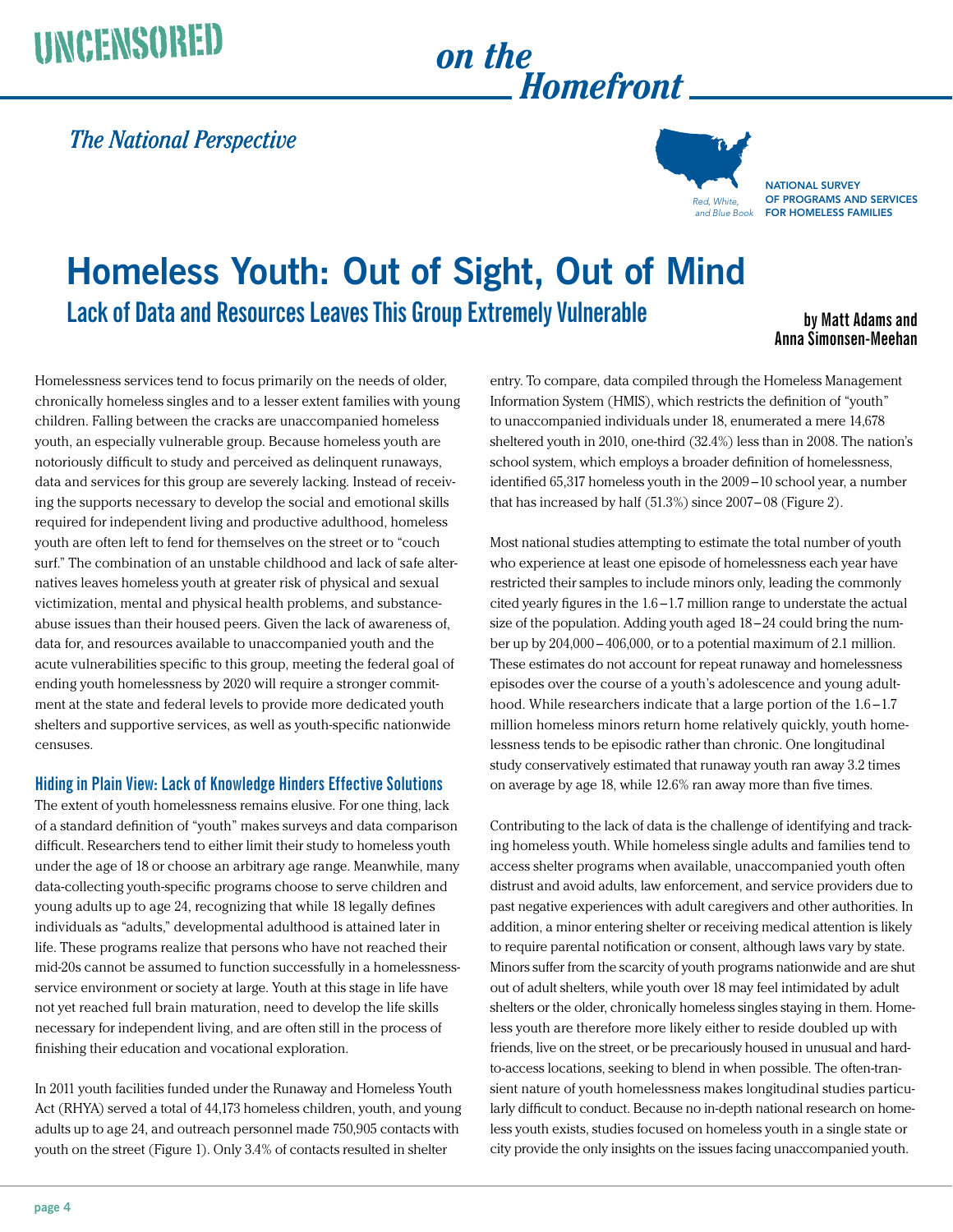

#### **Figure 1**

Number of Unaccompanied Youth Served by RHYA-funded Programs (2011)



#### **Failed by the Adult World and Ill-prepared for Independent Living**

Although the experiences of homeless youth vary, an unstable domestic environment often lies at the center. Physical and/or sexual abuse and neglect by a family member are common reasons why youth leave home. At Covenant House, the largest youth-service provider in the country, one-third (35.3%) of interviewed youth had experienced physical abuse and one-quarter (25.5%) had been victims of sexual violence. Half (49.7%) of youth aged 12–21 surveyed in Minnesota were homeless due to unsafe home environments (characterized by parents' substance abuse, violence, physical or sexual abuse, or neglect). In many cases, caretakers throw youth out due to family conflicts or financial difficulties. Twenty-nine percent of homeless New York City youth aged 13 –24 had been thrown out of their homes.

Youth with a history of foster care are at higher risk of homelessness and become homeless at a younger age. Out-of-home placement serves as an indicator of a past problematic home; once placed in foster care, children and youth may be exposed to an abusive or otherwise challenging household environment, which can exacerbate existing mental-health or behavioral problems or create new ones. In Clark County, Nevada, half (48.0%) of homeless youth had a history of foster care; of those, over half (54.2%) had had negative experiences. Multiple placements can lead to developmental delays and lack of access to needed medical treatments. In some cases, foster-care youth turn to substance abuse as a method of coping with emotional and psychological stress. Once they exit the system, either through "aging out" at 18 or by running away, youth often lack the supportive networks and skills needed to live independently. A 2010 study found that two-fifths (39.4%) of foster-care youth aging out of the system in Illinois, Iowa, and Wisconsin had been homeless or couch surfed by the time they turned 23 or 24.

Among homeless youth, histories of incarceration are common. Over half (55.1%) of homeless youth in Nevada had spent time in juvenile detention or jail, while 38.0% had committed crimes in order to gain access to food or shelter. Youth exiting juvenile detention and other correctional facilities are often ill-prepared for independent living. Experiencing high rates of mental-health and substance-abuse problems, few youth receive services while in custody or after release that would aid their successful reintegration into society. Institutional stays among surveyed Minnesota youth were often preceded or followed by homelessness: 60.0% were homeless at entry and 55.8% exited without stable places to live. Two-thirds (66.7%) received no assistance in securing housing.

*continued on next page*

Alaska is represented at half the scale of the other states. Source: U.S. Department of Health and Human Services, *National Optimized Runaway and Homeless Youth Management System (NEO-RHYMIS),* 2011.

*For a complete list of resources for this article, please visit:*  **ICPHusa.org/***[UNCENSORED](ICPHusa.org/UNCENSORED/Web)***/Webextras**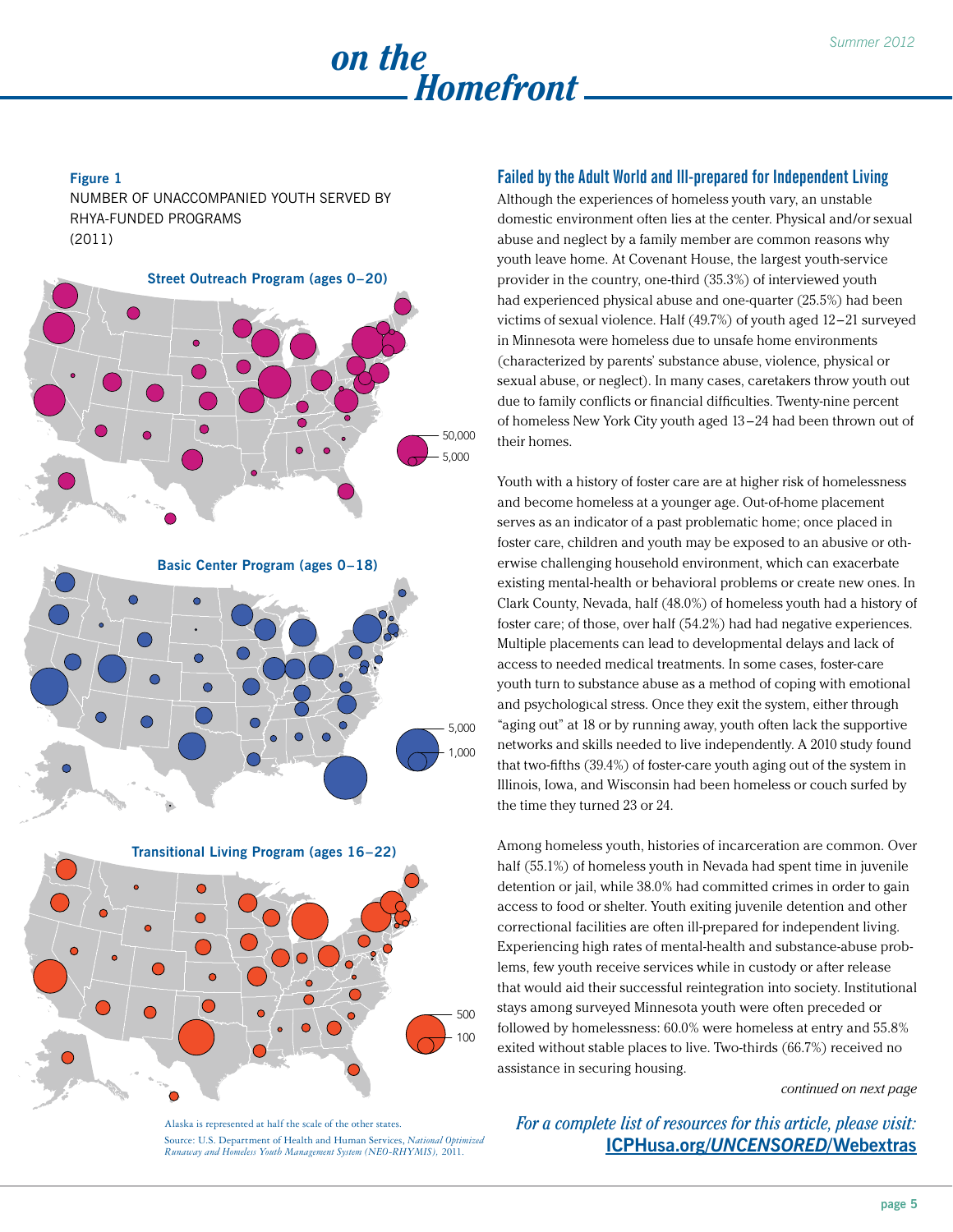## *on the Homefront*

## *The National Perspective*

#### **Victimization and Risk-taking: Barriers to Healthy Development**

Studies show that homeless youth overall are exposed to dangers and challenges at higher rates than their stably housed peers, which can negatively affect developmental outcomes. Not all homeless youth are equally likely to engage in unhealthy practices or be exposed to risks. Shorter episodes of homelessness and positive connections with family and friends during homelessness have been found to affect outcomes favorably. Youth living on the street tend to experience homelessness more frequently and for longer periods of time. Street youth also have higher rates of substance abuse, mental and behavioral disorders, and risk-taking sexual behavior than sheltered homeless youth.

The 12–25 age range is a period of substantial brain maturation, making youth both vulnerable to stressors and more prone to practicing risky behaviors. Abuse during childhood can alter brain development, predisposing maltreated children to engage in harmful behaviors when older. Consequently, rates of substance and alcohol use and abuse are often higher among homeless youth than among their stably housed peers. The substances used vary by study, but higher rates of usage have been observed among older youth and those with longer durations of homelessness. In Illinois, 87.6% of homeless youth reported drinking alcohol at some point in their lives. Three-quarters (74.0%) of surveyed Nevada youth had either tried marijuana or used

it regularly. Rates were lower for prescription painkillers (34.0%) and speed or methamphetamine (24.0%). In the general youth population, an estimated 10.3% and 4.3% are diagnosed with a substanceor alcohol-abuse disorder, respectively.

Rates of mental-health problems such as depression, suicidal ideation and/or attempts, and behavioral disorders are high among homeless youth, originating from both childhood abuse and neglect and negative experiences occurring during homelessness. Mental-health disorders typically emerge during childhood or adolescence in the general population; nationally, half of adults with lifetime mental, emotional, or behavioral disorders developed the conditions before age 14, and three-quarters had done so by 24. One-third (32.0%) of surveyed Nevada youth had been diagnosed with ADD/ADHD, compared with 4.5% of housed youth nationally. In Minnesota, diagnoses within the last two years of the homelessness survey included major depression (27.0%, compared with 5.2% nationally) and posttraumatic stress disorder (14.0%, versus 0.6% nationwide). Nearly one-third (31.5%) of respondents had considered suicide, of whom two-thirds (65.2%) made attempts. Meanwhile, homeless youth with mentalhealth issues often experience difficulties taking prescribed medications regularly and are the least likely to have access to needed services. For homeless Minnesota youth not taking prescribed medicines (23.1%), 81.5% of medications were to treat mental-health problems.

#### **Figure 2**

NUMBER (2010) AND PERCENT CHANGE (2007–10) OF UNACCOMPANIED YOUTH IDENTIFIED IN PUBLIC SCHOOLS







Percent Change (2007–10)

U.S. 51.3% increase



*Note:* The U.S. Department of Education uses a broader definition of "homeless youth" (which includes those who are doubled up and has no age restriction other than those determined by state laws) than the U.S. Department of Housing and Urban Development (which excludes those who are doubled up and restricts age to under 18).

Alaska is represented at half the scale